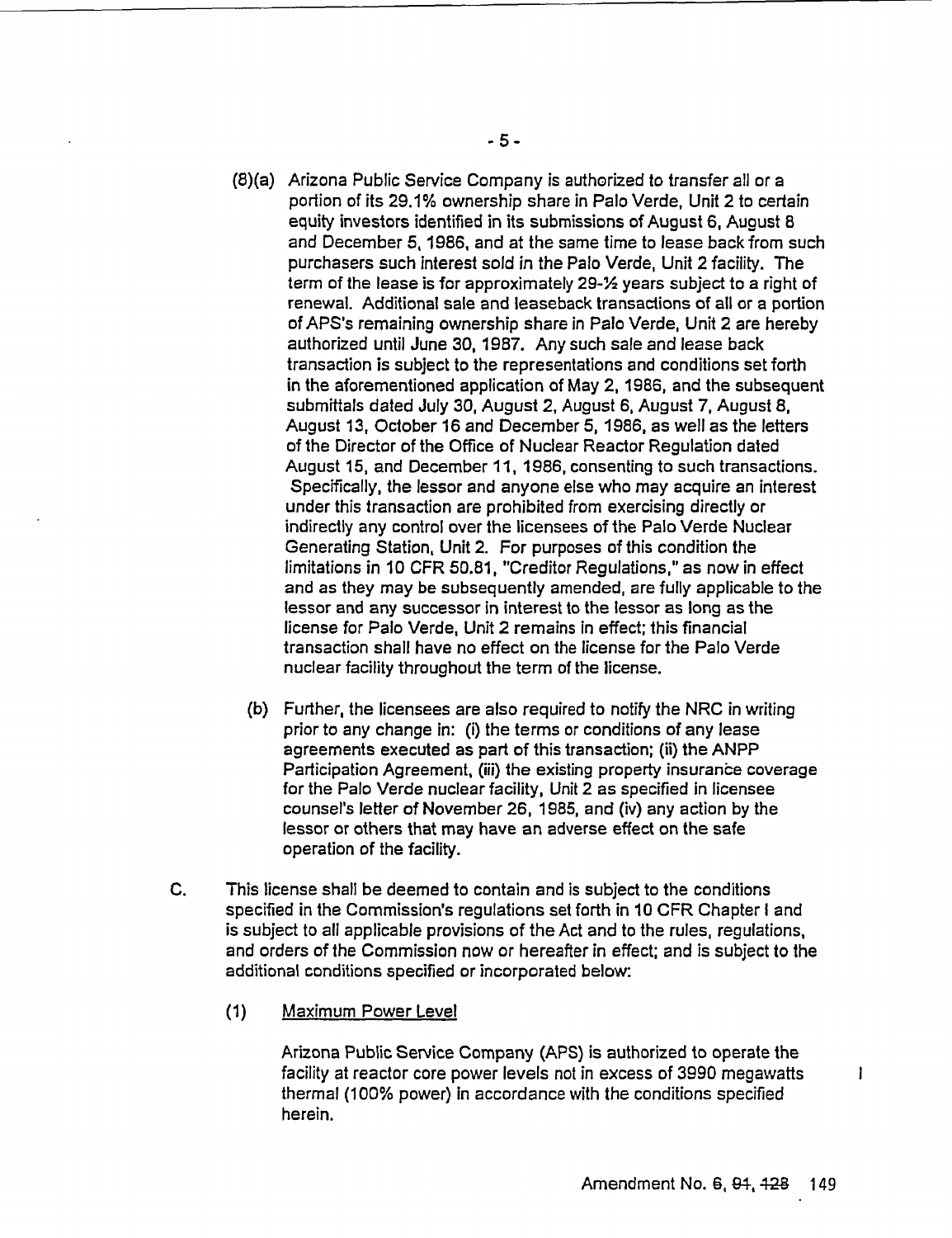Definitions 1.1

 $\overline{\phantom{a}}$ 

## 1.1 Definitions (continued)

| RATED THERMAL POWER<br>(RTP)                               |    | RTP shall be a total reactor core heat transfer<br>rate to the reactor coolant of 3876 MWt for<br>Units 1 and 3, and 3990 MWt for Unit 2.                                                                                                                                                                                                                                                                                                                                                                                                                                                        |
|------------------------------------------------------------|----|--------------------------------------------------------------------------------------------------------------------------------------------------------------------------------------------------------------------------------------------------------------------------------------------------------------------------------------------------------------------------------------------------------------------------------------------------------------------------------------------------------------------------------------------------------------------------------------------------|
| REACTOR PROTECTIVE<br>SYSTEM (RPS) RESPONSE<br><b>TIME</b> |    | The RPS RESPONSE TIME shall be that time interval<br>from when the monitored parameter exceeds its RPS<br>trip setpoint at the channel sensor until<br>electrical power to the CEAs drive mechanism is<br>interrupted. The response time may be measured by<br>means of any series of sequential, overlapping, or<br>total steps so that the entire response time is<br>measured. In lieu of measurement, response time<br>may be verified for selected components provided<br>that the components and methodology for<br>verification have been previously reviewed and<br>approved by the NRC. |
| SHUTDOWN MARGIN (SDM)                                      |    | SDM shall be the instantaneous amount of<br>reactivity by which the reactor is subcritical or<br>would be subcritical from its present condition<br>assuming:                                                                                                                                                                                                                                                                                                                                                                                                                                    |
|                                                            | а. | All full length CEAs (shutdown and regulating)<br>are fully inserted except for the single CEA<br>of highest reactivity worth, which is assumed<br>to be fully withdrawn. With any full length<br>CEAs not capable of being fully inserted, the<br>withdrawn reactivity worth of these CEAs must<br>be accounted for in the determination of SDM<br>and                                                                                                                                                                                                                                          |
|                                                            | b. | There is no change in part length CEA<br>position.                                                                                                                                                                                                                                                                                                                                                                                                                                                                                                                                               |

PALO VERDE UNITS 1 AND 3 PALO VERDE UNIT 2

(continued) AMENDMENT NO. 117, 135 1.1-6 AMENDMENT NO. 435 149

 $\ddot{\phantom{a}}$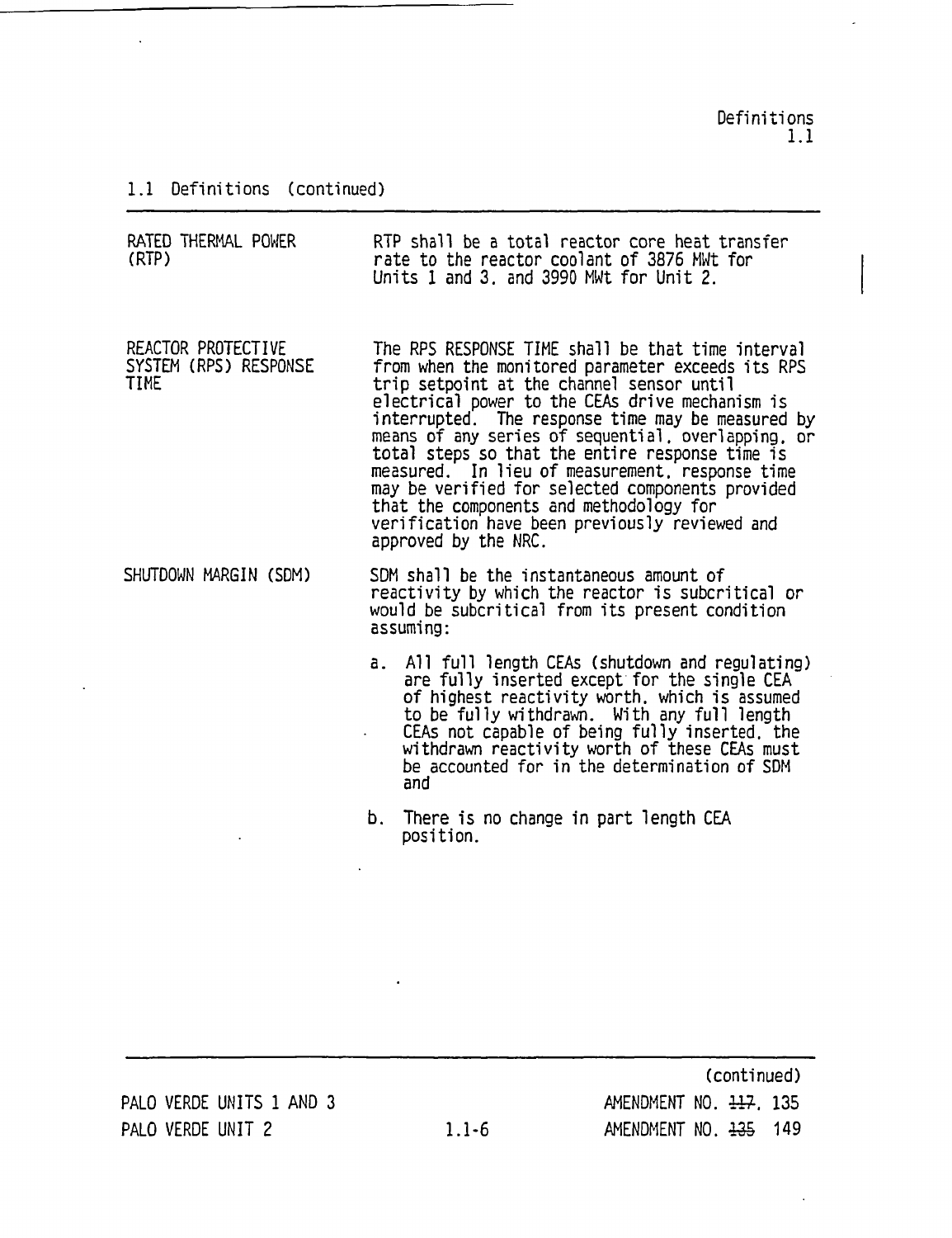#### RPS Instrumentation - Operating 3.3.1

| <b>FUNCTION</b>                      | APPLICABLE MODES<br>OR OTHER<br>SPECIFIED<br><b>CONDITIONS</b> | <b>SURVE ILLANCE</b><br>REQUIREMENTS                                                            | ALLOWABLE VALUE                                                                                                 |
|--------------------------------------|----------------------------------------------------------------|-------------------------------------------------------------------------------------------------|-----------------------------------------------------------------------------------------------------------------|
| 1. Variable Over Power               | 1.2                                                            | SR 3.3.1.1<br>SR 3.3.1.4<br>SR 3.3.1.6<br>SR 3.3.1.7<br>SR 3.3.1.8<br>SR 3.3.1.9<br>SR 3.3.1.13 | Ceiling $\leq$ 111.0% RTP<br>Band $\leq$ 9.9% RTP<br>Incr. Rate $\leq$ 11.0%/min RTP<br>Decr. Rate > 5%/sec RTP |
| 2. Logarithmic Power Level - High(a) | $\overline{2}$                                                 | SR 3.3.1.1<br>SR 3.3.1.7<br>SR 3.3.1.9<br>SR 3.3.1.12<br>SR 3.3.1.13                            | $\leq 0.011$ WRTP                                                                                               |
| 3. Pressurizer Pressure - High       | 1.2                                                            | SR 3.3.1.1<br>SR 3.3.1.7<br>SR 3.3.1.9<br>SR 3.3.1.13                                           | $\leq$ 2388 psia                                                                                                |
| 4. Pressurizer Pressure - Low        | 1.2                                                            | SR 3.3.1.1<br>SR 3.3.1.7<br>SR 3.3.1.9<br>SR 3.3.1.12<br>SR 3.3.1.13                            | $\geq$ 1821 psia                                                                                                |
| 5. Containment Pressure - High       | 1.2                                                            | $SR$ 3.3.1.1<br>SR 3.3.1.7<br>$SR$ 3.3.1.9<br>SR 3.3.1.13                                       | $\leq$ 3.2 psig                                                                                                 |
| 5. Steam Generator #1 Pressure - Low | 1.2                                                            | SR 3.3.1.1<br>SR 3.3.1.7<br>SR 3.3.1.9<br>SR 3.3.1.13                                           | Units 1 and 3: $\geq$ 890 psia<br>Unit 2: $\ge$ 955 psia                                                        |
| 7. Steam Generator #2 Pressure - Low | 1.2                                                            | $SR$ 3.3.1.1<br>SR 3.3.1.7<br>SR 3.3.1.9<br>SR 3.3.1.13                                         | Units 1 and 3: $\geq$ 890 psia<br>Unit 2: $\ge$ 955 psia                                                        |

# Table 3.3.1-1 (page 1 of 3) Reactor Protective System Instrumentation

(continued)

(a) Trip may be bypassed when logarithmic power is > IE-4S NRTP. Bypass shall irip may be bypassed when logarithmic power is > 1E-4% HRTP. Bypass shall be automatically removed<br>when logarithmic power is ≤ 1E-4% HRTP.

٠.

PALO VERDE UNITS 1 AND 3 PALO VERDE UNIT 2

 $\ddot{\phantom{0}}$ 

AMENDMENT NO. 227, 119 3.3.1-8 AMENDMENT NO. 229 149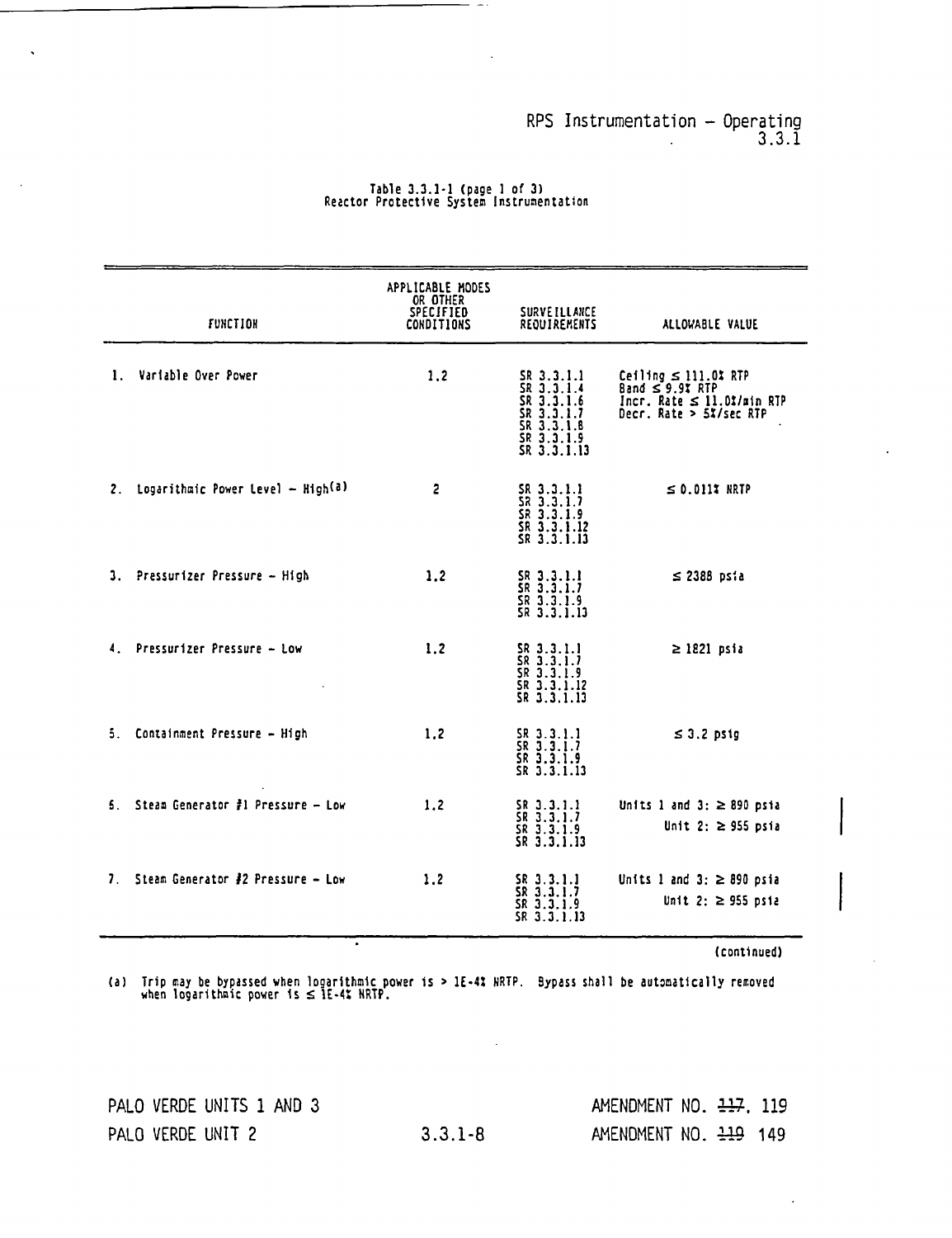I

I

|    | <b>FUNCTION</b>                                   | APPLICABLE MODES OR<br>OTHER SPECIFIED<br><b>CONDITIONS</b> | SURVEILLANCE<br>REQUIREMENTS                                       | ALLOWABLE VALVE                                                     |
|----|---------------------------------------------------|-------------------------------------------------------------|--------------------------------------------------------------------|---------------------------------------------------------------------|
| 1. | Logarithmic Power Level-High <sup>(d)</sup>       | $3^{(a)}$ , $4^{(a)}$ , $5^{(a)}$                           | SR 3.3.2.1<br>SR 3.3.2.2<br>SR 3.3.2.3<br>SR 3.3.2.4<br>SR 3.3.2.5 | $\leq$ 0.011% NRTP <sup>(c)</sup>                                   |
|    | 2. Steam Generator #1 Pressure-Low <sup>(b)</sup> | $2^{(4)}$                                                   | SR <sub>3.3.2.1</sub><br>SR 3.3.2.2<br>SR 3.3.2.4<br>SR 3.3.2.5    | Units 1 and 3: $\geq$ 890 psia<br>Unit 2: $\ge$ 955 psia            |
|    | 3. Steam Generator #2 Pressure-Low <sup>(b)</sup> | $2^{(8)}$                                                   | 53 3.3.2.1<br>SR 3.3.2.2<br>SR 3.3.2.4<br>SR 3.3.2.5               | Units 1 and 3: $\geq$ 890 psia<br>Unit 2: $\ge$ 955 psia<br>$\cdot$ |

Table 3.3.2-1 Reactor Protective System Instrumentation - Shutdown

(a) With any Reactor Trip Circuit Breakers (RTCBs) closed and any control element assembly capable of being withdrawn.

(b) — The setpoint may be decreased as steam pressure is reduced. provided the margin between steam pressure and the setpoint is maintained  $\leq$  200 psig. The setpoint shall be automatically increased to the normal setpoint as steam pressure is increased.

(c) The setpoint must be reduced to  $\leq$  IE-4I NRTP when less than 4 RCPs are running.

(d) I rip may be bypassed when logarithmic power is > 1E-4: NRTP. Bypass shall be automatically removed when logarithmic power is  $\leq$  1E-4X NRTP.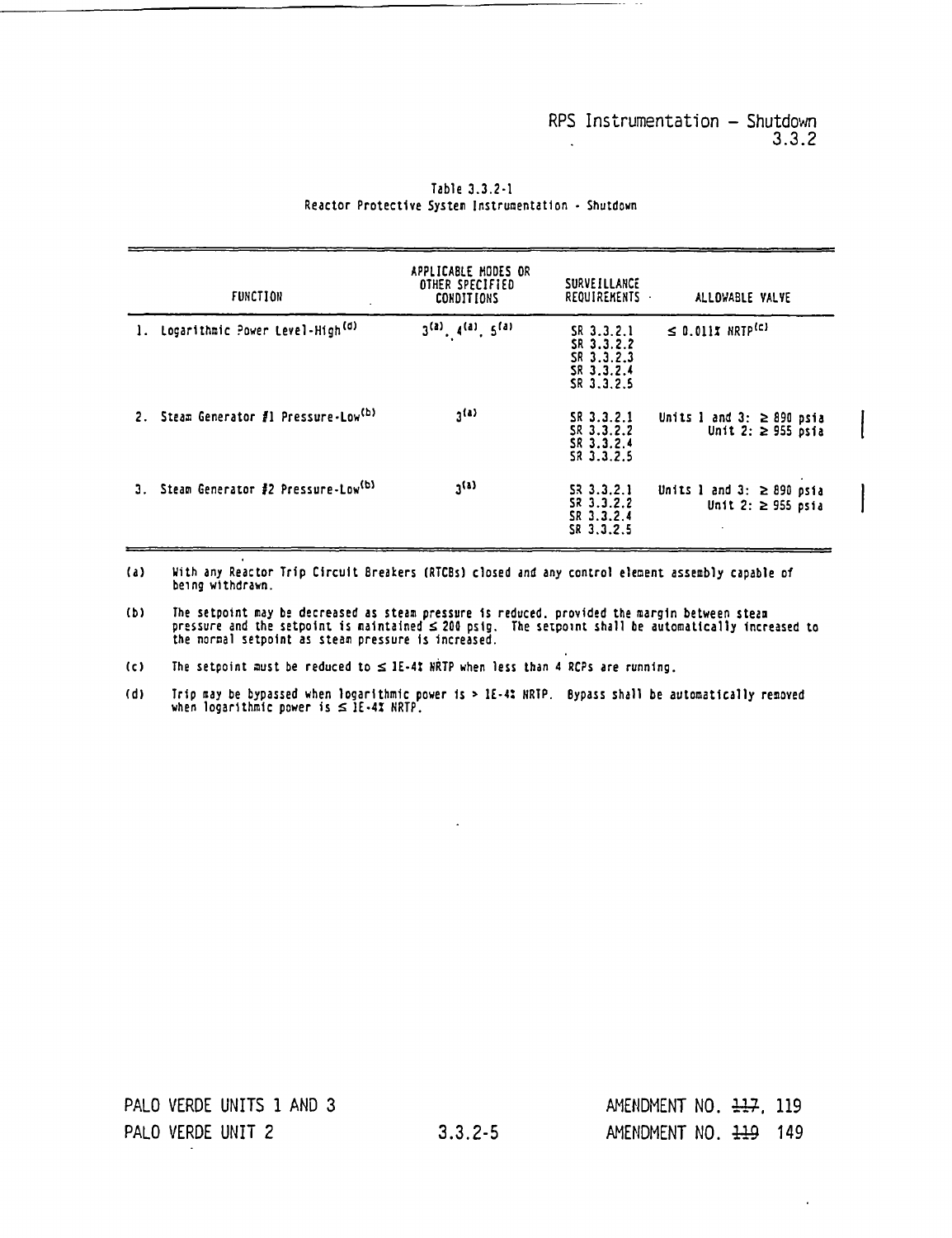| <b>FUNCTION</b>                                                                                      | APPLICABLE MODES<br>OR OTHER SPECIFIED<br><b>CONDITIONS</b> | ALLOWABLE VALUE                                                                   |
|------------------------------------------------------------------------------------------------------|-------------------------------------------------------------|-----------------------------------------------------------------------------------|
| 1. Safety Injection Actuation Signal                                                                 |                                                             |                                                                                   |
| a. Containment Pressure - High<br>b. Pressurizer Pressure - Low(a)                                   | 1.2.3                                                       | $\leq$ 3.2 psig<br>$\geq$ 1821 psia                                               |
| 2. Containment Spray Actuation Signal                                                                |                                                             |                                                                                   |
| a. Containment Pressure - High High                                                                  | 1.2.3                                                       | $\leq 8.9$ psig                                                                   |
| 3. Containment Isolation Actuation Signal                                                            |                                                             |                                                                                   |
| a. Containment Pressure - High<br>b. Pressurizer Pressure - Low(a)                                   | 1.2.3                                                       | $\leq$ 3.2 psig<br>$\geq$ 1821 psia                                               |
| 4. Main Steam Isolation Signal <sup>(c)</sup>                                                        |                                                             |                                                                                   |
| a. Steam Generator #1 Pressure-Low(b)                                                                | 1.2.3                                                       | Units 1 and 3: $\geq$ 890 psia                                                    |
| b. Steam Generator #2 Pressure-Low(b)                                                                |                                                             | Unit 2: $\ge$ 955 psia<br>Units 1 and 3: $\ge$ 890 psia<br>Unit 2: $\ge$ 955 psia |
| c. Steam Generator #1 Level-High<br>d. Steam Generator #2 Level-High<br>e. Containment Pressure-High |                                                             | 591.55<br>$\leq 91.5$<br>$\leq 3.2$ psig                                          |
| 5. Recirculation Actuation Signal                                                                    |                                                             |                                                                                   |
| a. Refueling Water Storage Tank Level-Low                                                            | 1.2.3                                                       | $\geq 6.9$ and $\leq 7.9$ .                                                       |
| 6. Auxiliary Feedwater Actuation Signal SG #1<br>$(AFAS-1)$                                          |                                                             |                                                                                   |
| a. Steam Generator #1 Level-Low<br>b. SG Pressure Difference-High                                    | 1.2.3                                                       | $\geq 25.3x$<br>$\leq$ 192 psid                                                   |
| 7. Auxiliary Feedwater Actuation Signal SG #2<br>$(ATS-2)$                                           |                                                             |                                                                                   |
| Steam Generator ∄2 Level—Low<br>b. SG Pressure Difference-High                                       | 1.2.3                                                       | 2 25.3%<br>$\leq$ 192 psid                                                        |

Table 3.3.5-1 (page 1 of 1) Engineered Safety Features Actuation System Instrumentation

(a) The setpoint may be decreased to a minimum value of **100** psia. as pressurizer pressure is reduced. provided the margin between pressurizer pressure and the setpoint is maintained 400 psia or 2 <sup>140</sup> psia greater than the saturation pressure of the RCS cold leg when the RCS cold leg temperature is<br>≥ 485°F. Trips may be bypassed when pressurizer pressure is < 400 psia. Bypass shall be automatically<br>removed when pressur

 $\ddot{\phantom{a}}$ 

(b) The setpoint ray be decreased as steam pressure is reduced. provided the margin between steam pressure ard the setpoint is aintained 200 psig. The setpoint shall be automatica ly increased to the normal setpoint as steam pressure is increased.

(c) The Main Steam Isolation Signal (MSIS) Function (Steam Generator Pressure - Low, Steam Generator Level)<br>High and Containment Pressure - High signals) is not required to be OPERABLE when all associated valves<br>isolated b

 $3.3.5 - 4$ 

|  | PALO VERDE UNITS 1 AND 3 |
|--|--------------------------|
|  | PALO VERDE UNIT 2        |

| AMENDMENT NO. 117                 |  |  |
|-----------------------------------|--|--|
| AMENDMENT NO. $\frac{117}{2}$ 149 |  |  |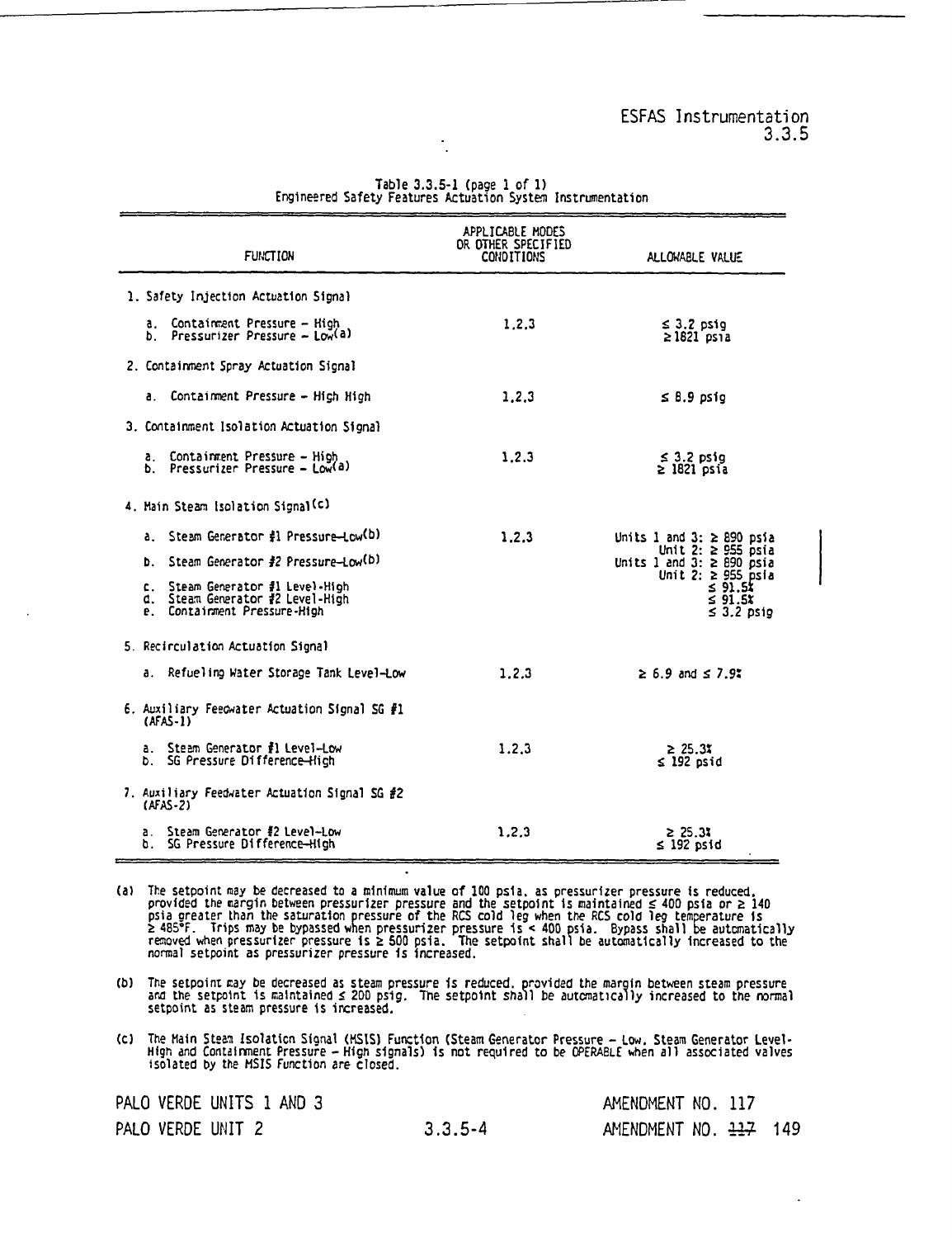RCS Pressure. Temperature. and Flow DNB Limits 3.4.1

I

1

Figure 3.4.1-1, (Page 1 of 2) Reactor Coolant Cold Leg Temperature vs. Core Power Level

Units 1 and 3



PALO VERDE UNITS 1 AND 3 PALO VERDE UNIT 2

AMENDMENT NO. 117 3.4.1-3 AMENDMENT NO. **41-7** 149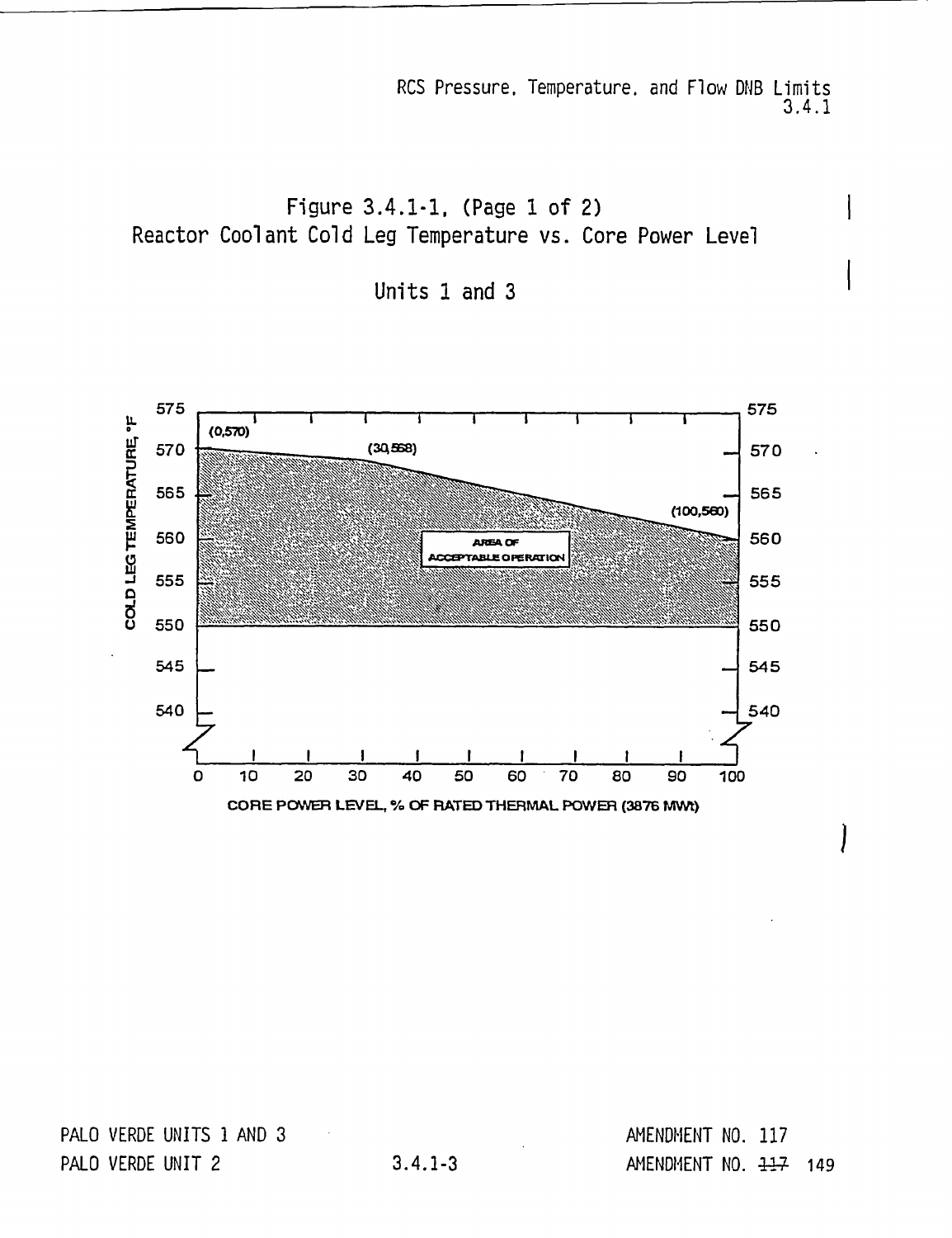RCS Pressure, Temperature, and Flow DNB Limits 3.4.1

Figure 3.4.1-1, (Page 2 of 2) Reactor Coolant Cold Leg Temperature vs. Core Power Level

Unit 2



PALO VERDE UNITS 1 AND 3 PALO VERDE UNIT 2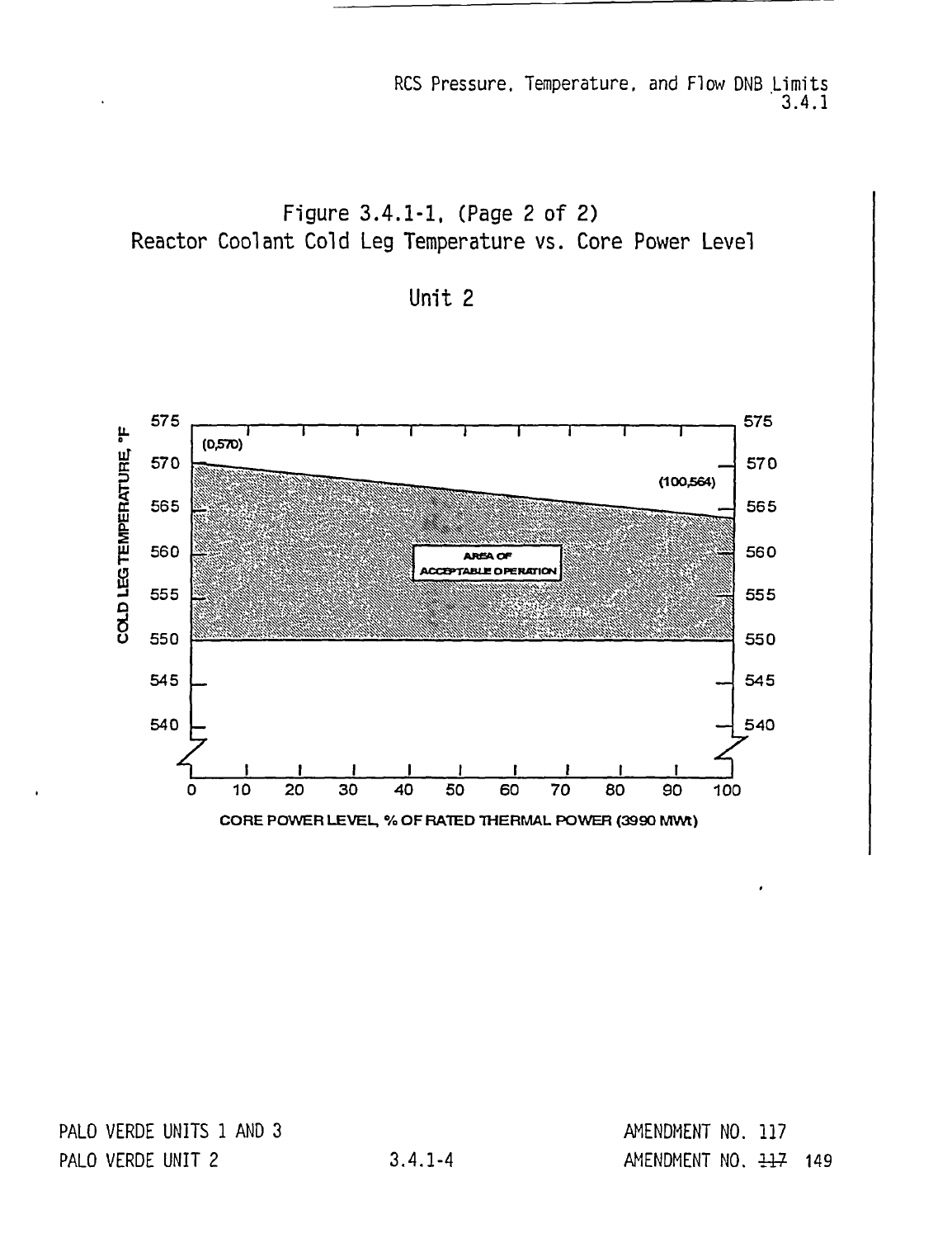|                                         | Table $3.7.1 - 1$ (page $1$ of $1$ ) |  |  |
|-----------------------------------------|--------------------------------------|--|--|
| Variable Overpower Trip Setpoint versus |                                      |  |  |
| OPERABLE Main Steam Safety Valves       |                                      |  |  |

 $\mathbb{Z}^2$ 

| MINIMUM NUMBER OF<br>MSSVs PER STEAM<br><b>GENERATOR</b><br>REQUIRED OPERABLE |                    | MAXIMUM POWER<br>$(X$ RTP) | MAXIMUM ALLOWABLE<br>VARIABLE OVERPOWER TRIP<br><b>SETPOINT</b><br>$(* RTP)$ |        |  |
|-------------------------------------------------------------------------------|--------------------|----------------------------|------------------------------------------------------------------------------|--------|--|
|                                                                               | Units<br>1 and $3$ | Unit 2                     | Units<br>$1$ and $3$                                                         | Unit 2 |  |
| 10                                                                            | 100.0              | 100.0                      | 111.0                                                                        | 111.0  |  |
| 9                                                                             | 98.2               | 90.0                       | 108.0                                                                        | 99.7   |  |
| 8                                                                             | 87.3               | 80.0                       | 97.1                                                                         | 89.7   |  |
|                                                                               | 76.4               | 68.0                       | 86.2                                                                         | 77.7   |  |
| 6                                                                             | 65.5               | 56.0                       | 75.3                                                                         | 65.7   |  |

 $\bar{z}$ 

 $\ddot{\phantom{a}}$